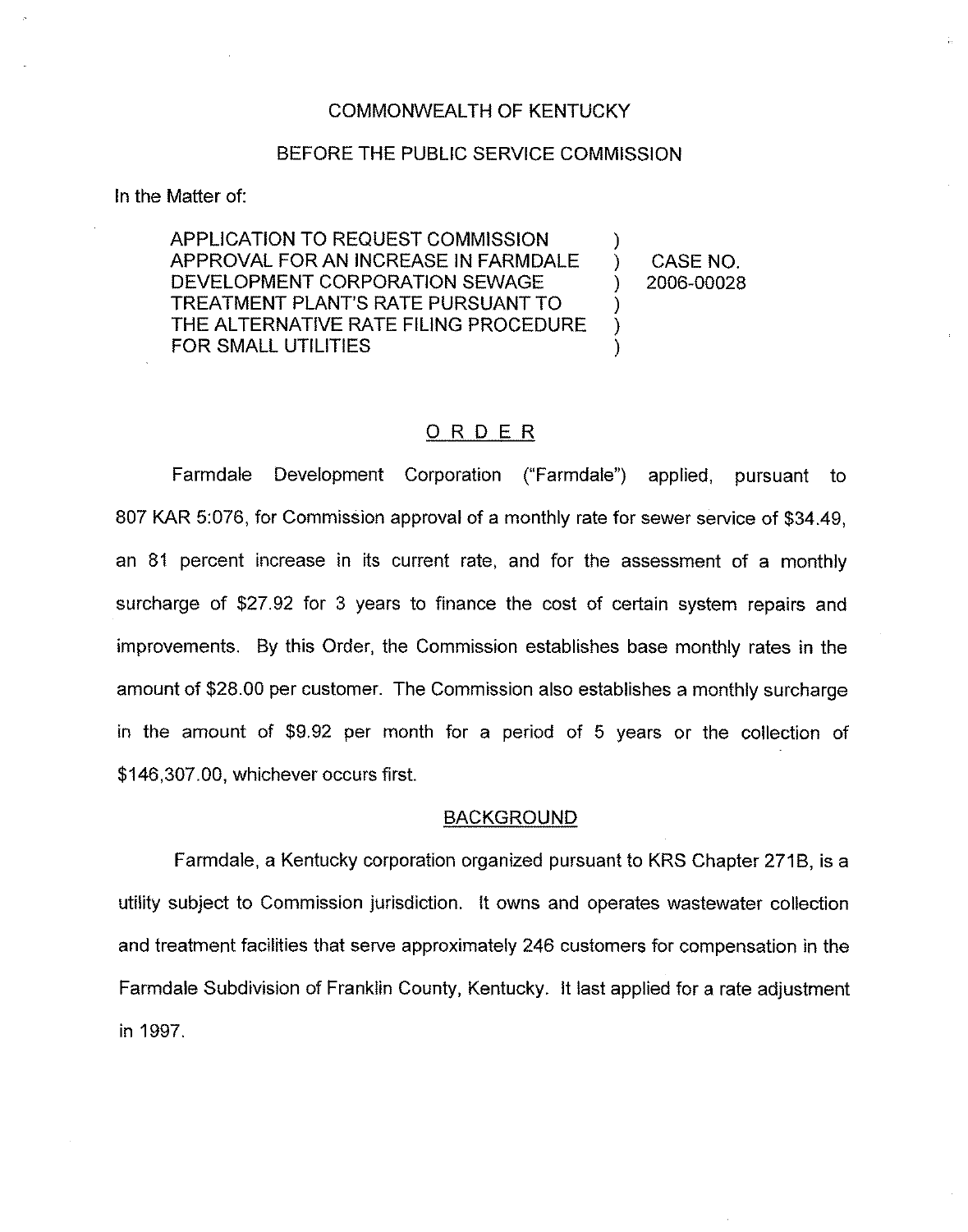### PROCEDURE

On January 12, 2006, Farmdale made its initial application for an adjustment of rates. On June 14, 2006, Farmdale applied for a Certificate of Public Convenience and Necessity ("CPCN") to replace a remote lift station that conveys wastewater to its wastewater treatment facilities in Franklin County, Kentucky, and for authority to assess a monthly surcharge of \$3.99 for a period of 3 years to finance the proposed replacement.<sup>1</sup> On June 14, 2006, Farmdale amended its application in the case sub judice to reflect its CPCN application and requested a separate, revised monthly surcharge of \$25.43. Farmdale's submission of the latter schedule of rates constitutes withdrawal of the original schedule of rates.

## STIPULATION AND AGREEMENT

By Order dated February 27, 2007, the Commission ordered that an informal conference be convened on March 14, 2007 to consider the possibility of settlement, the simplification of issues, and any other matters that may aid in the handling and disposition of this case. A hearing was scheduled for March 15, 2007. The applicant Farmdale, the Office of Attorney General of the Commonwealth of Kentucky ("AG"), and customer intervenors Kenny and Marilyn Glass, along with Commission Staff, participated in the informal conference.<sup>2</sup>

The conference participants, having been unable to resolve all issues at the informal conference, agreed to reconvene on the following morning prior to the hearing

<sup>&</sup>lt;sup>1</sup> The Commission docketed the CPCN case as Case No. 2006-00209, which was subsequently consolidated back into this Case No. 2006-00028.

 $2$  Intervenors Mary Pennington and Beverly J. Hunt did not participate in either the March 14, 2007 informal conference or the March 15, 2007 settlement negotiations and subsequent hearing.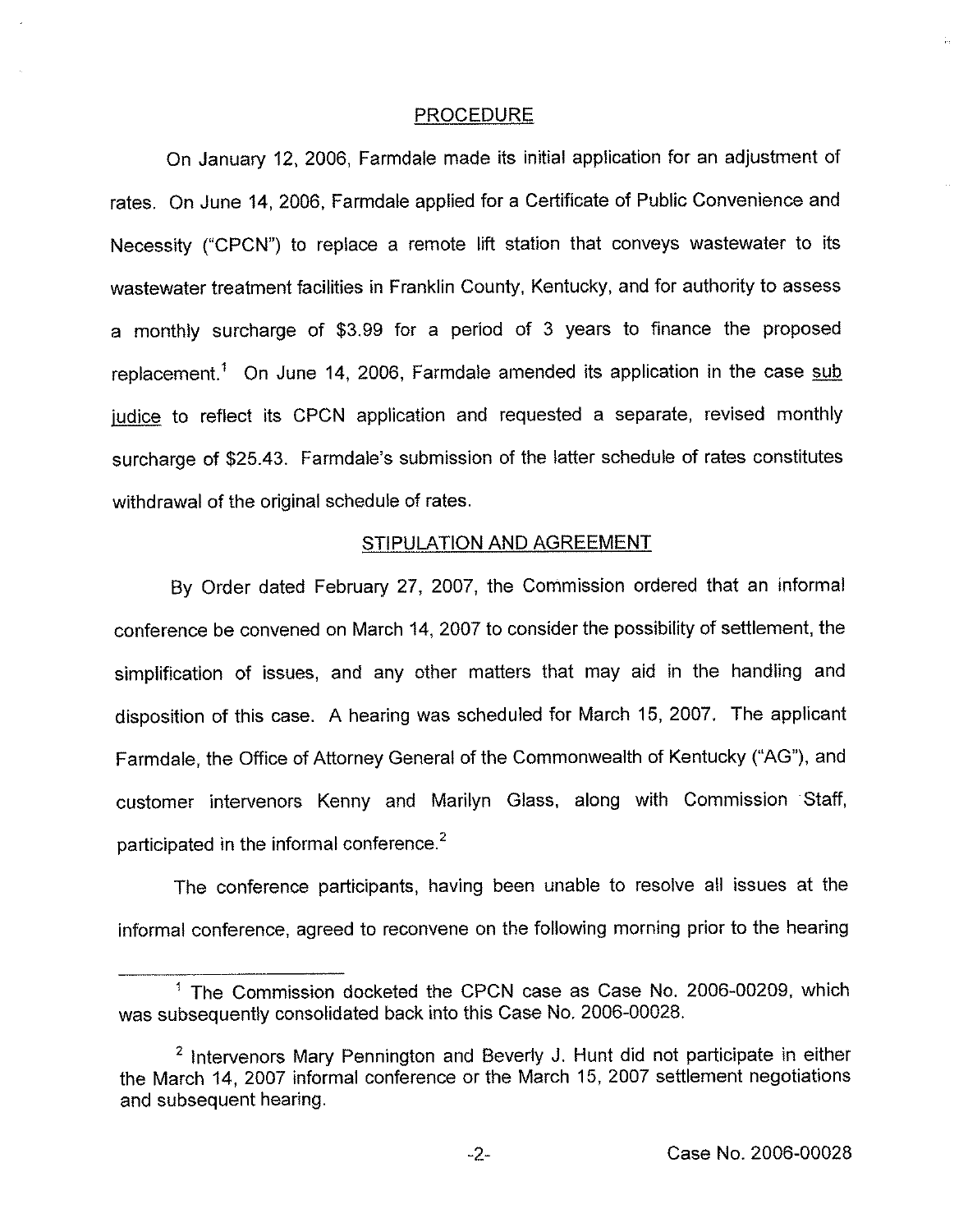with the goal of resolving some or ail of the remaining issues. After significant review and discussion of the issues and their impact on the ratepayers and the utility, the attached Stipulation and Agreement was reached and has been filed with the Commission. $3$  The following is a brief synopsis of the Stipulation and Agreement;

1. Farmdale's rate should be a monthly rate for service and should be based upon serving 246 customers. Based upon an annual revenue requirement of \$82,629.00 and a customer base of 246 customers, Farmdale's monthly rate should be \$28.00.

2. Farmdale requires certain system improvements and repairs that are listed and described in Appendix A to the Stipulation and Agreement to maintain the continuity and reliability of the service provided to its customers. The reasonable cost of these repairs for purposes of rate recovery is \$146,307.00.

3. Assuming a customer base of 246 customers, a monthly surcharge of \$9.92for a period of 5 years will generate \$ 146,307.00. Therefore, Farmdale should be allowed to collect a monthly surcharge of \$9.92 for a period of 5 years or collect \$146,307.00, whichever occurs first, for the purpose of recovering the costs of the repairs and improvements as agreed upon.

4. The loan to fund the surcharge and the completion of the surcharge repairs are to be completed pursuant to the timeline provided in the Stipulation and Agreement. Failure to timely obtain financing or complete the surcharge projects may

 $3$  The AG participated in the conference held in this matter on March 14, 2007 and the settlement negotiations held prior to the scheduled hearing on March 15, 2007 and thereafter stated on the record that he had no objection to the terms of the attached Stipulation and Agreement.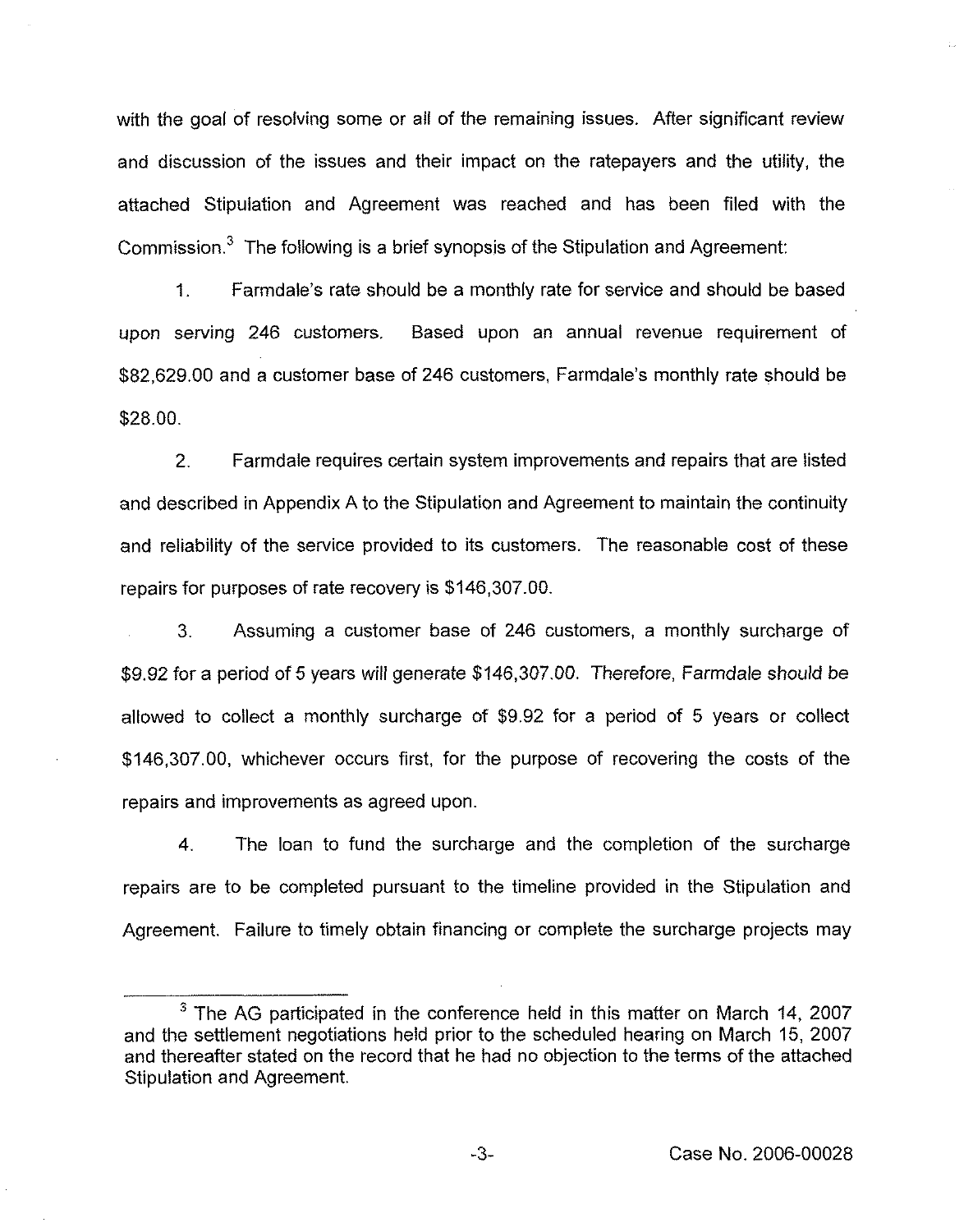result in suspension of the surcharge or termination of the surcharge and the refund of all surcharge proceeds.

The signatories to the Stipulation and Agreement agree that it is a mutually satisfactory resolution of all of the issues in this case. Therefore, they urge the Commission to accept this Stipulation and Agreement in its entirety. While the overall reasonableness of the Stipulation and Agreement is an important factor, the Commission is bound by law to act in the public interest and review all elements of the Stipulation and Agreement. In determining whether the results of the proposed settlement are in the public interest and beneficial to the ratepayers, the Commission considered the considerable effort made by the signatories to reach this Stipulation and Agreement and the participation of intervenors to ensure that a wide range of interests are represented.

5. The Stipulation and Agreement sets forth only the amount of revenue agreed to and not the underlying caiculations and adjustments. In determining the overall reasonableness of the proposed total annual revenue requirement of \$82,629.00, the Commission evaluated Farrndale's proposed adjustments to capital, rate base, operating revenues, and operating expenses in light of our normal ratemaking treatment. In addition, consideration was given to the rates of return on common equity authorized by the Commission in recent rate cases. Based upon a review of all of these factors and the evidence of record, the Commission finds that the annual revenue resulting from the Stipulation and Agreement falls within a range reasonable for both Farmdale and its ratepayers and will result in fair, just, and reasonable rates.

Case No. 2006-00028

 $-4-$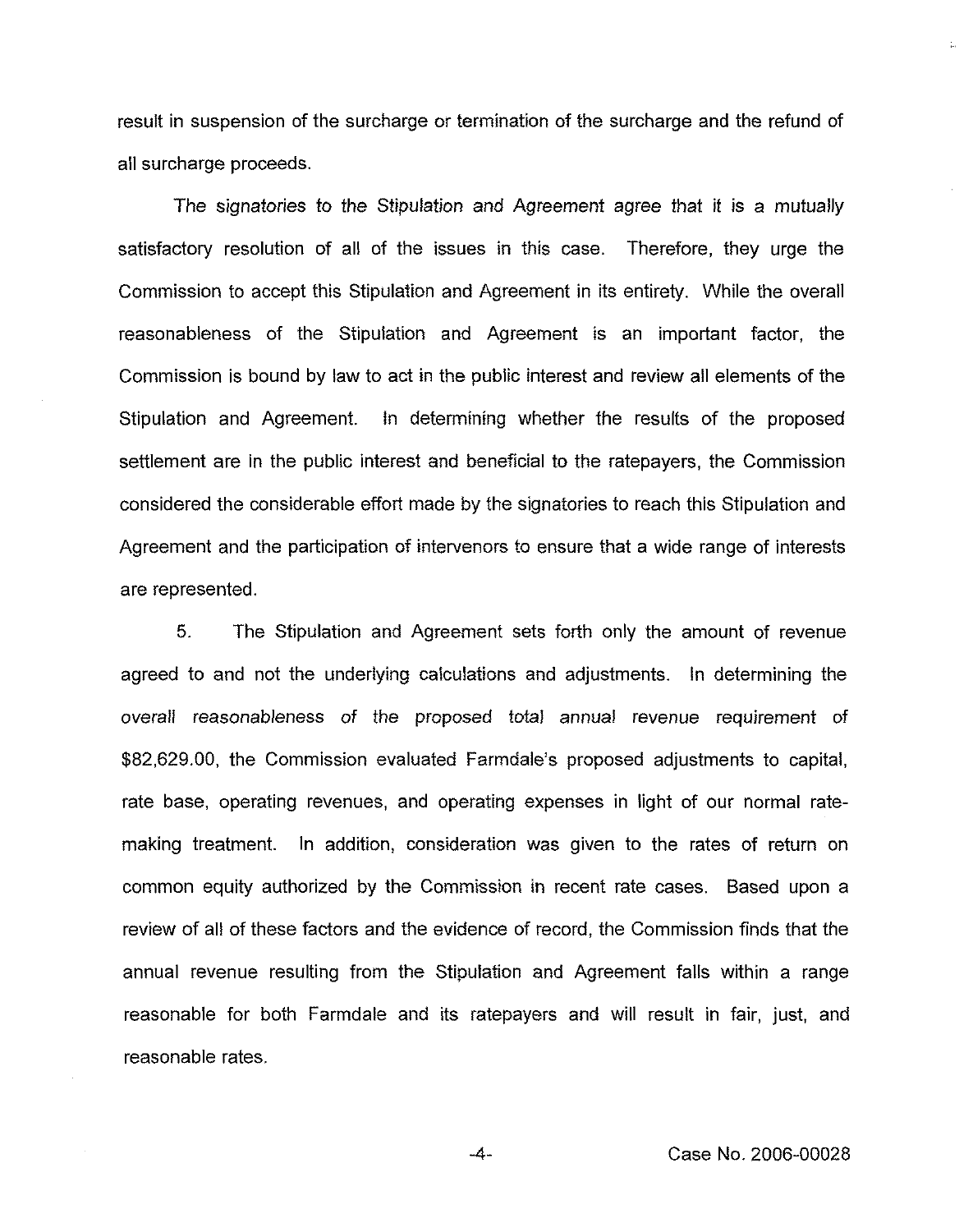6. In determining the overall reasonableness of the proposed surcharge of \$9.92 per month for 5 years, the Commission carefully evaluated the requested improvements to be funded by the surcharge and determined that certain improvements and repairs were necessary and that \$146,307.00 is needed to fund these improvements and repairs. Farmdale initially requested a 3-year surcharge. However, the Commission agrees that by extending the surcharge an additional 2 years, the longer 5-year surcharge period, among other things, will more fairly allocate the expense to customers who will benefit from the improvements. A monthly surcharge of \$9.92 for a period of 5 years or the collection of \$146,307.00, whichever occurs first, for the purpose of recovering the costs of the necessary repairs and improvements is reasonable for both Farmdale and its ratepayers and will result in fair, just, and reasonable rates.

Based upon a review of all aspects of the Stipulation and Agreement, an examination of the record, and being otherwise sufficiently advised, the Commission finds that the Stipulation and Agreement is in the public interest and should be approved. The Commission's approval of this settlement is based solely on its reasonableness in toto and does not constitute the approval of any particular ratemaking adjustment or revenue allocation.

IT IS THEREFORE ORDERED that:

1. The rates proposed by Farmdale in its application are denied.

2. The rates and terms set forth in the Stipulation and Agreement are approved for service rendered by Farmdale on and after the date of this Order and will

Case No. 2006-00028

 $-5-$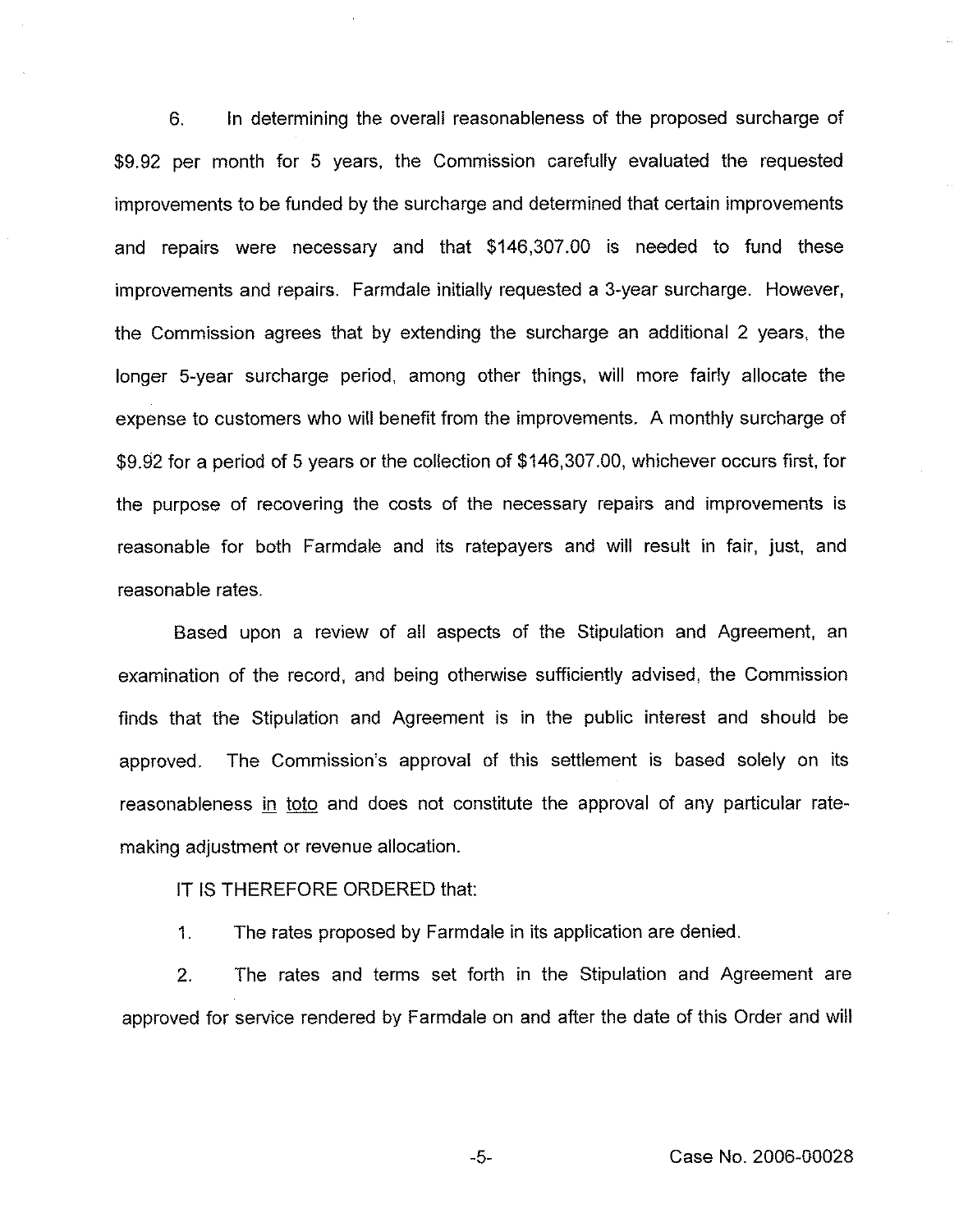produce gross annual revenues that are reasonable and will fund and ensure the necessary system improvements and repairs.

3. Within 30 days from the date of this Order, Farmdale shall file with this Commission revised tariff sheets setting out the rates and charges approved herein.

Done at Frankfort, Kentucky, this 11th day of April, 2007.

By the Commission

ATTESI **Affre Director** 

Case No. 2006-00028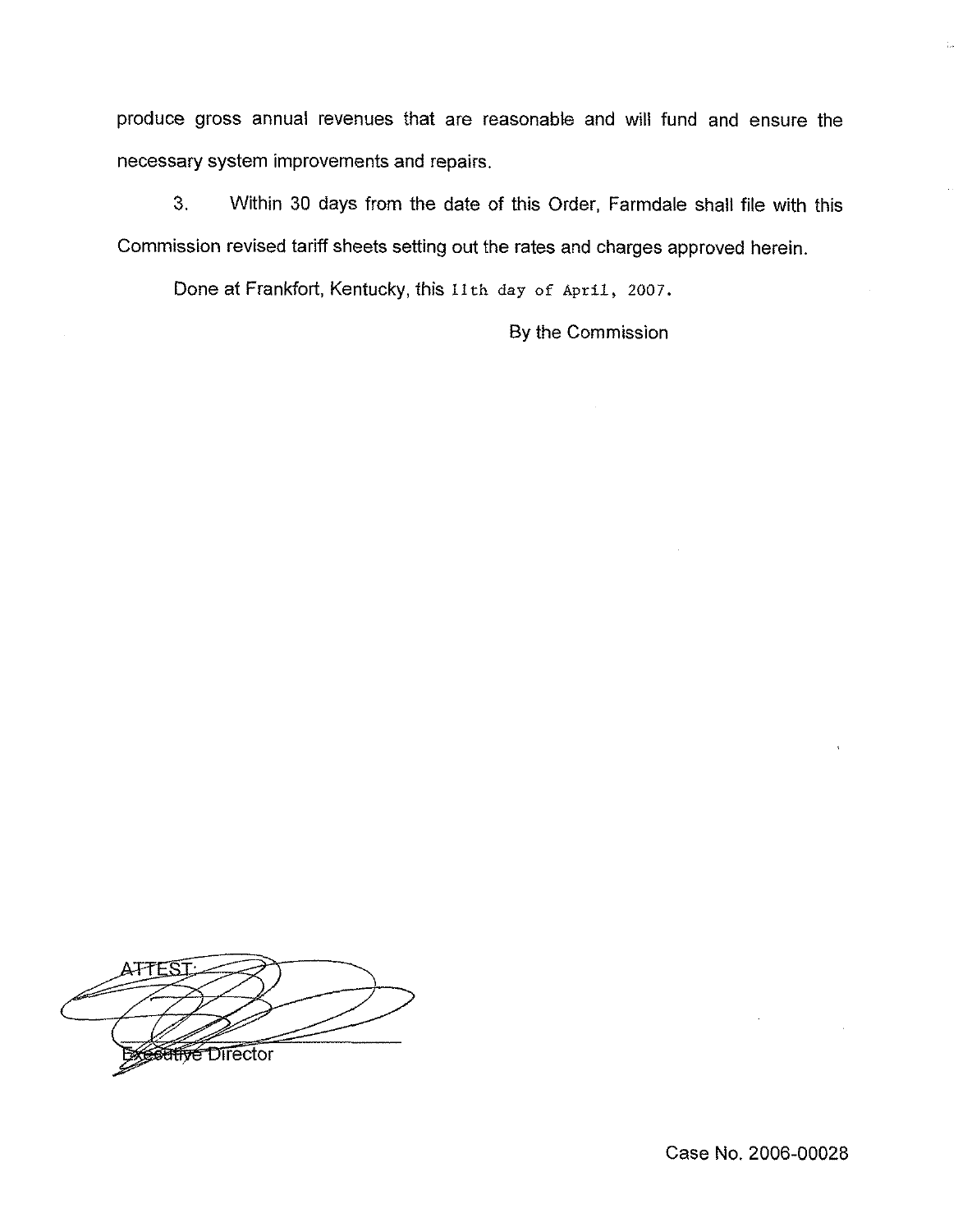# APPENDIX A

# APPENDIX TO AN ORDER OF THE KENTUCKY PUBLIC SERVICE COMMISSION IN CASE NO. 2006-00028 DATED April 11, 2007.

 $\sim 10^{11}$ 

 $\sim 10^{-11}$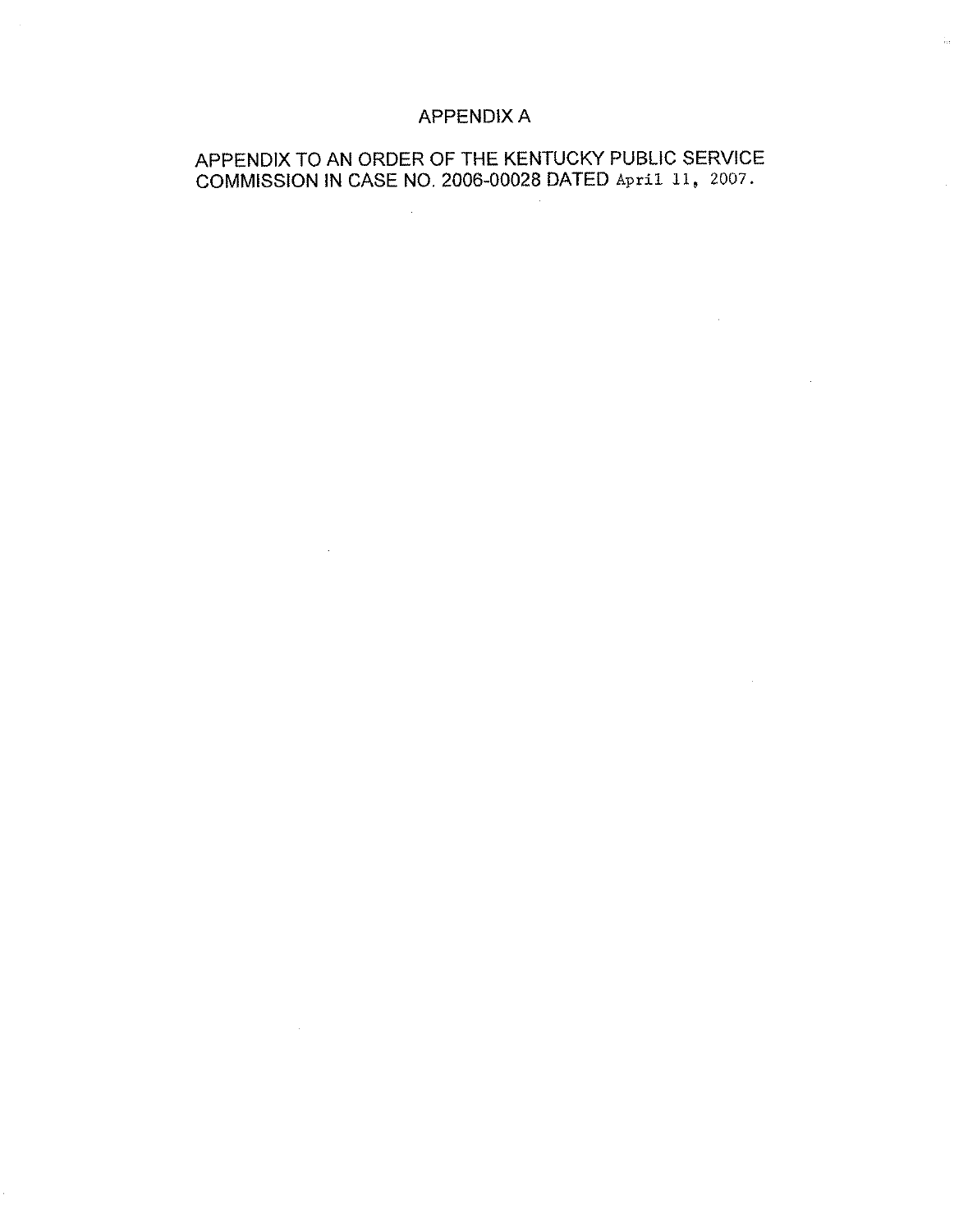# COMMONWEALTH OF KENTUCKY

#### BEFORE THE PUBLIC SERVICE COMMISSION

In the Matter of:

APPLICATION TO REQUEST COMMISSION APPROVAL FOR AN INCREASE IN FARMDALE DEVELOPMENT CORPORATION SEWAGE TREATMENT PLANT'S RATE PURSUANT TO THE ALTERNATIVE RATE FILING PROCEDURE FOR SMALL UTILITIES

) CASE NO. 2006-00028

) )

) )

#### STIPULATION AND AGREEMENT

This Stipulation and Agreement is made and entered March 30, 2007, by and between the Staff of the Public Service Commission of Kentucky ("Commission Staff"). Farmdale Development Corporation ("Farmdale"), and Marilyn and Kenny Glass.

#### WITNESSETH:

WHEREAS, Farmdale, a corporation organized pursuant to KRS Chapter 271B, owns and operates wastewater collection and treatment facilities that serve approximately 246 customers in the Farmdale Subdivision of Franklin County, Kentucky;

WHEREAS, Farmdale is a utility whose rates and service are subject to the jurisdiction of the Public Service Commission ("Commission");

WHEREAS, on January 12, 2006, Farmdale applied, pursuant to 807 KAR 5:076, for Commission approval of a monthly rate for sewer service of \$34,49, an 81 percent increase in its current rate, and for the assessment of a monthly surcharge of \$27.92 for 3 years to finance the cost of certain system repairs and improvements;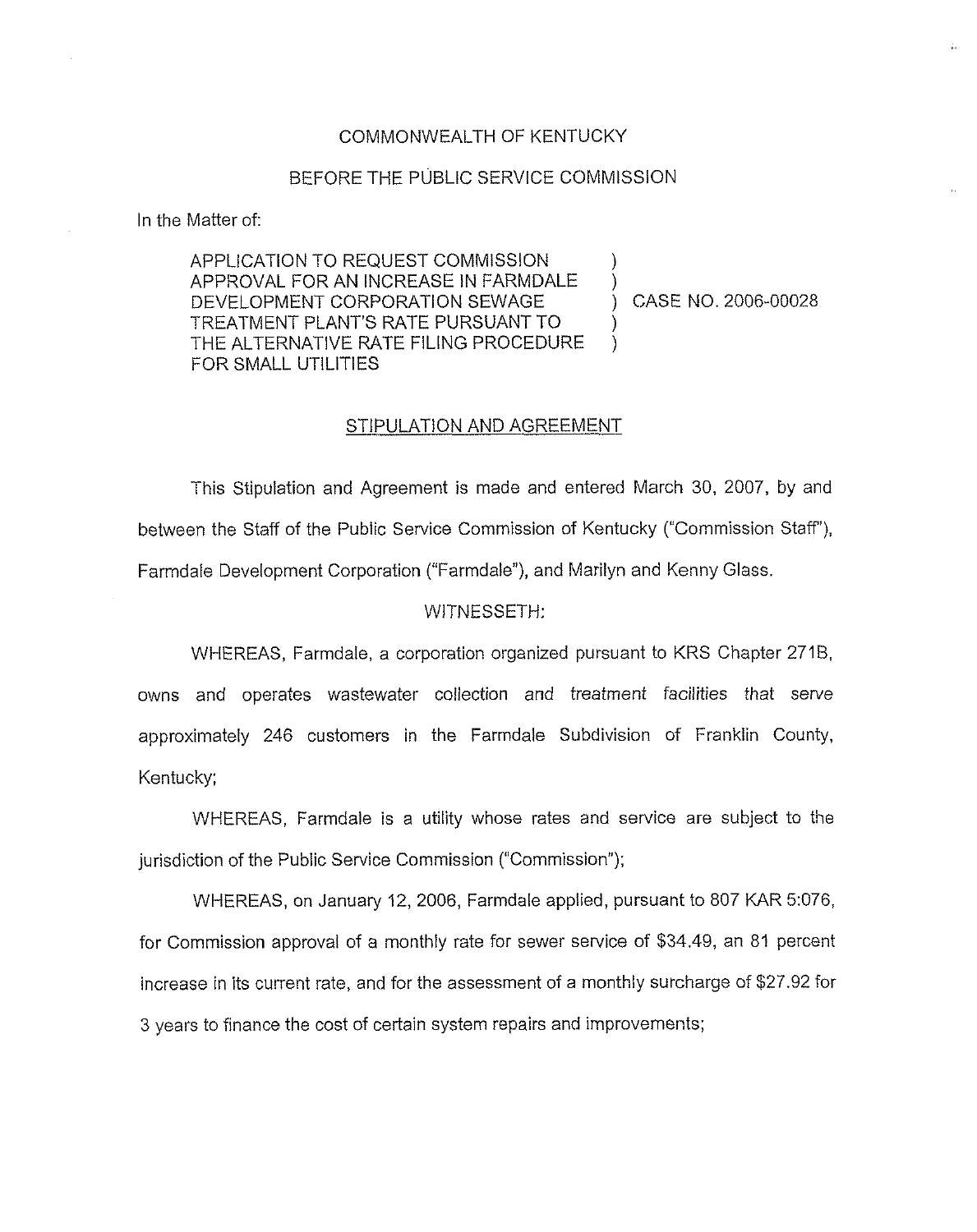WHEREAS, the Commission docketed Farmdale's application as Case No. 2006-00028;

WHEREAS, on June 14, 2006, Farmdale applied for a Certificate of Public Convenience and Necessity to replace a remote lift station that conveys wastewater to its wastewater treatment facilities in Franklin County, Kentucky and for authority to assess a monthly surcharge of \$3.99 for a period of 3 years to finance the proposed replacement;

WHEREAS, the Commission docketed Farmdale's application for a Certificate of Public Convenience and Necessity and a surcharge as Case No. 2006-00209;

WHEREAS, on June 14, 2006, Farrndale amended its application in Case No. 2006-DDD28 to reflect its application in Case No. 2006-00209 and requested a monthly surcharge of \$25,43;

WHEREAS, on February 26, 2007, the Commission granted Farmdale's application for a Certificate of Public Convenience and Necessity to replace its lift station, but deferred all issues related to that facility's cost and financing to Case No. 2006-D0028;

WHEREAS, on February 26, 2007, Commission Staff issued a report of its findings and recommendations regarding Farmdale's proposed rate adjustment;

WHEREAS, in its report Commission Staff found that, based upon Farmdale's operations for Calendar Year 2005 and considering pro forma adjustments as well as adjustments for known and measurable changes, Farmdale's pro forma operating expenses were \$70,714 and its revenue requirement was \$80,357;

WHEREAS, in its report, Commission Staff did not recommend approval of Farmdale's proposed surcharges;

-2- Case No. 2006-00028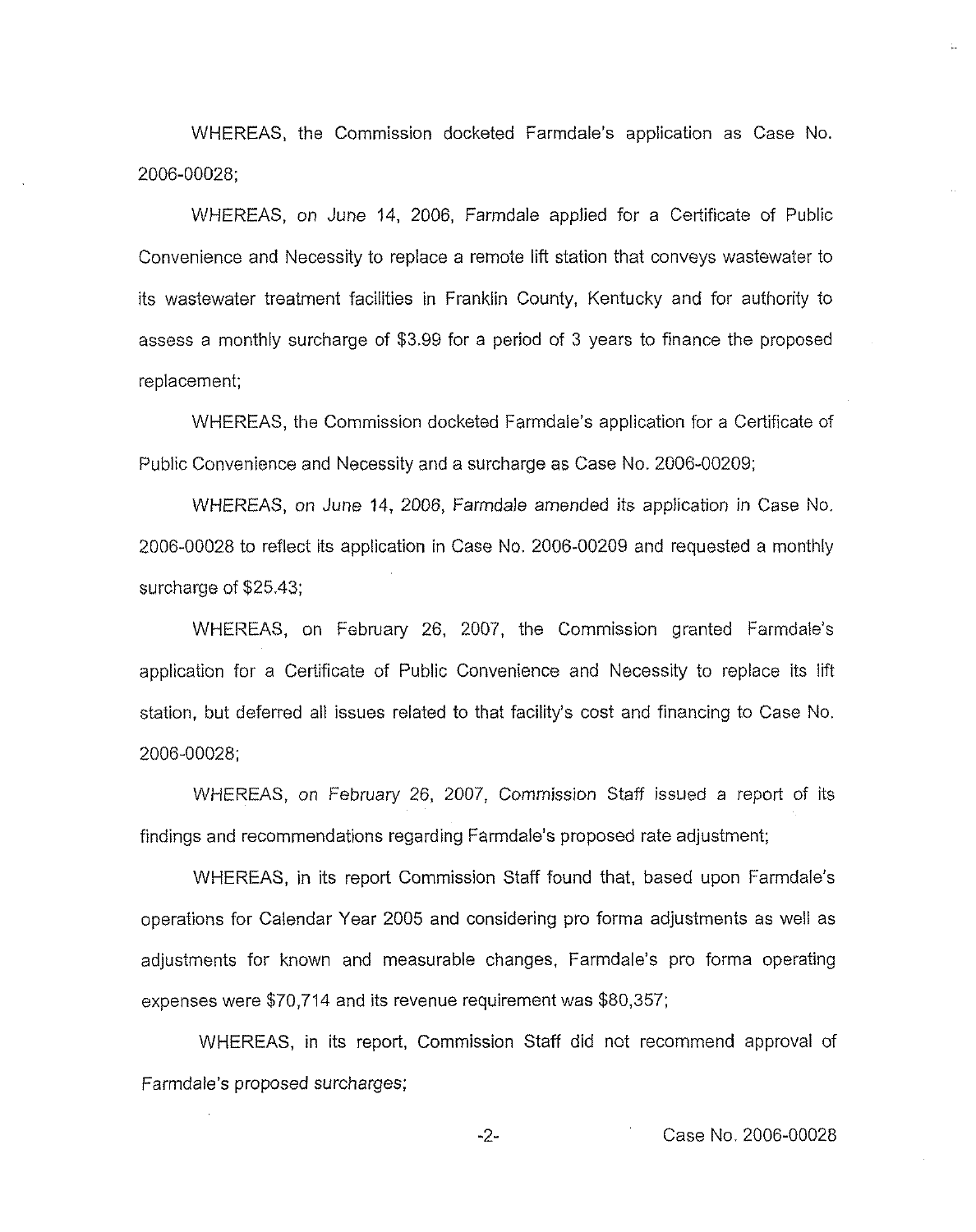WHEREAS, since the issuance of Commission Staff's report, Farmdale has submitted additional evidence regarding the cost of and need for the proposed repairs;

NOW, THEREFORE, the Signatories stipulate and agree

1. Based upon its operations for Calendar Year 2005 and considering pro forma adjustments as well as adjustments for known and measurable changes, Farmdale's pro forma operating expenses are \$72,714.

2. An operating ratio of 88 percent should be applied to Farmdale's pro forma operating expenses to determine Farmdale's total annual revenue requirement. When such ratio is applied to the stipulated operating expenses, a total annual revenue requirement of \$82,629 results.

3. Farmdale's rate should be a monthly rate for service and should be based upon serving 246 customers. Based upon an annual revenue requirement of \$82,629 and a customer base of 246 customers, Farmdale's monthly rate is \$28.00.

4. A monthly rate of \$28.00 is a fair, just, and reasonable rate for the sewer services that Farmdale provides.

5. Farmdale requires the system improvements that are listed and described in Appendix A to maintain the continuity and reliability of the service provided to its customers. The reasonable cost of these repairs for purposes of rate recovery is \$146,307.

6. Assuming a customer base of 246 customers, a monthly surcharge of \$9.92 for a period of five years will generate \$146,307.

7. <sup>A</sup> monthly surcharge of \$9.92 for a period of five years or collection of \$146,307, whichever occurs first, for the purpose of recovering the costs of the repairs

-3- Case No. 2006-00028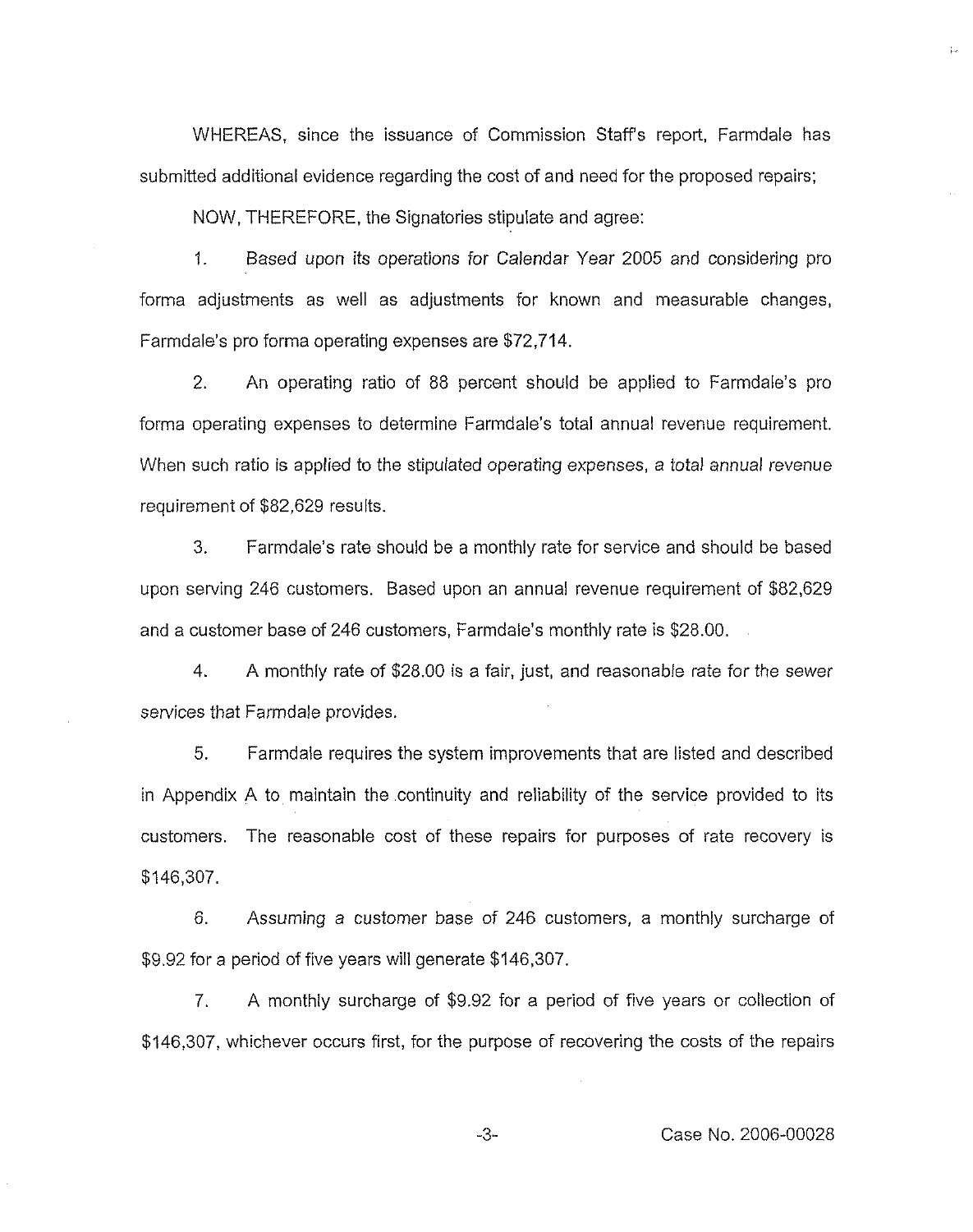and improvements set forth in Appendix A is fair, just and reasonable, provided the following conditions are imposed:

a. Assessment and collection of the surcharge may begin upon Commission approval.

b. Within 90 days of the date of the Order in which such surcharge is authorized, Farmdale will obtain financing for the repairs and improvements set forth in Appendix A. It Farmdale fails to obtain such financing within 90 days of Commission authorization of the surcharge, the proposed surcharge shall be temporarily suspended until Farmdale obtains such financing. if Farmdale fails to obtain such financing within 180 days of Commission authorization of the surcharge, the surcharge shall terminate and all surcharge proceeds shall be refunded.

c. Farmdale will complete the repairs and improvements set forth in Appendix A in accordance with the time schedule set forth in Appendix B.

d. Until all repairs and improvements are completed, Farmdale will file with the Commission and serve upon all parties in Case No, 2006-00028, a monthly written report on the status of such repairs and improvements. Farmdale will file this report no later than the last business day of the month, It will also provide Commission Staff with reasonable access to its facilities to inspect and verify the status of such repairs and improvements.

e. Upon completion of the 5-year period, Farmdale will apply to the Commission for a general rate adjustment.

f. If Farmdale fails to comply with any stated condition, the Commission may terminate the surcharge immediately and may order all collected surcharge proceeds be refunded.

 $-4-$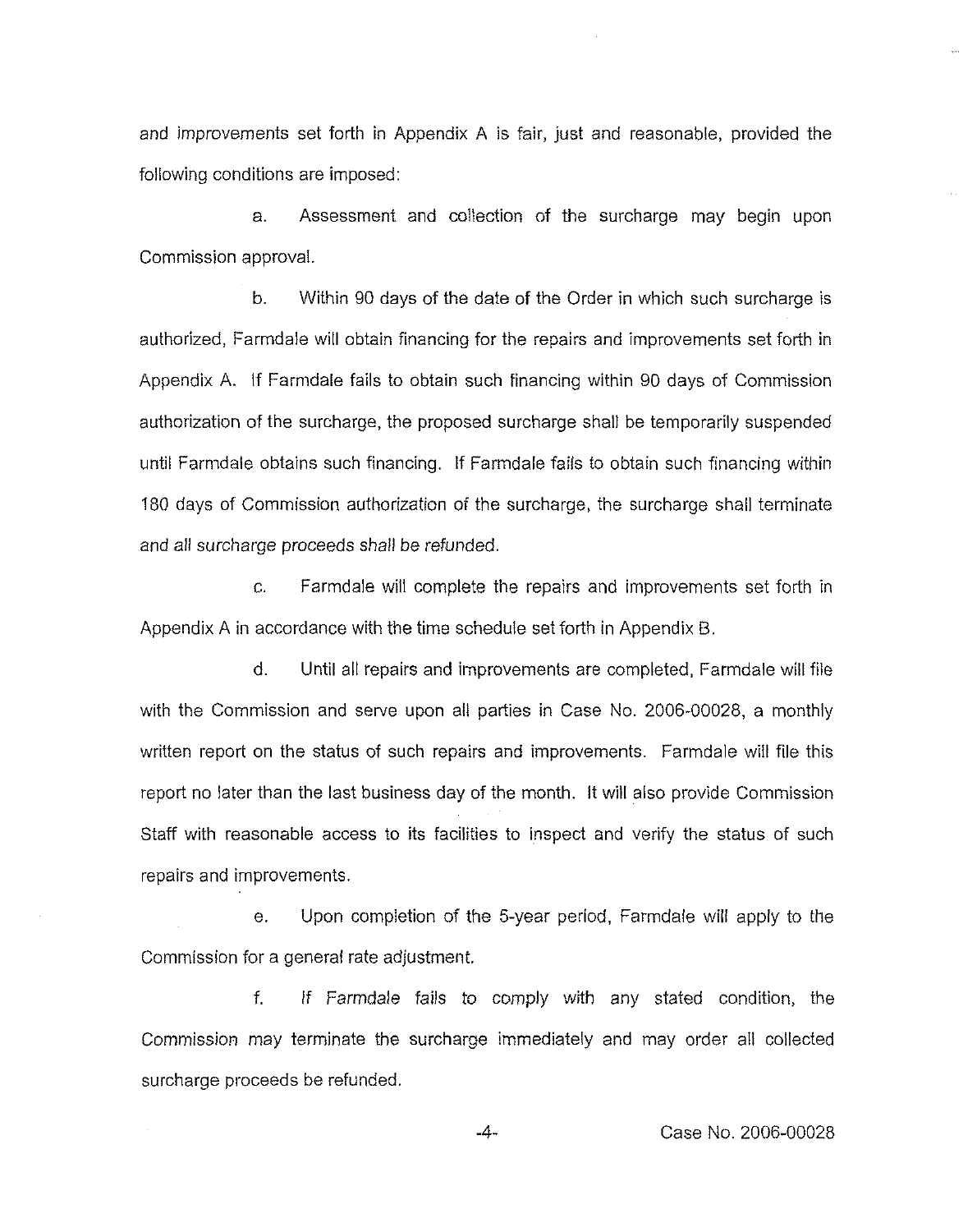8. Farmdale intends to finance the cost of the repairs and improvements set forth in Appendix A through a loan from a commercial bank.

9. Farmdale has yet to secure a loan to finance the cost of the repairs and improvements set forth in Appendix A.

10. Any interest expense for loans to finance the cost of the repairs and improvements set forth in Appendix A cannot be determined presently and any estimate of such expense at this time is speculative. Therefore, any surcharge or general rates that are approved in this proceeding for Farmdale should not reflect or include the recovery of any interest expenses that may be incurred in the future to finance these repairs and improvements.

11. Provided that Farmdale obtains a loan to finance these repairs and improvements through an arms-length transaction and under reasonable terms, the interest expense related to such loan would be reasonable and appropriate for recovery through general rates.

 $\hat{r}$ 12. Upon obtaining a loan to finance the repairs and improvements, Farmdale intends to apply for a general rate adjustment pursuant to 807 KAR 5:076 to obtain recovery in its general rates for interest expense related to this loan.

13. Commission Staff will assist Farmdale in the preparation of any application for general rate adjustment pursuant to 80? KAR 5:076 to recover interest expense related to any loan to finance the system repairs and improvements set forth in Appendix B.

14. Nothing in this Stipulation and Agreement limits Farmdale's right to apply for a general rate adjustment while the surcharge is in effect.

-5- Case No. 2006-00028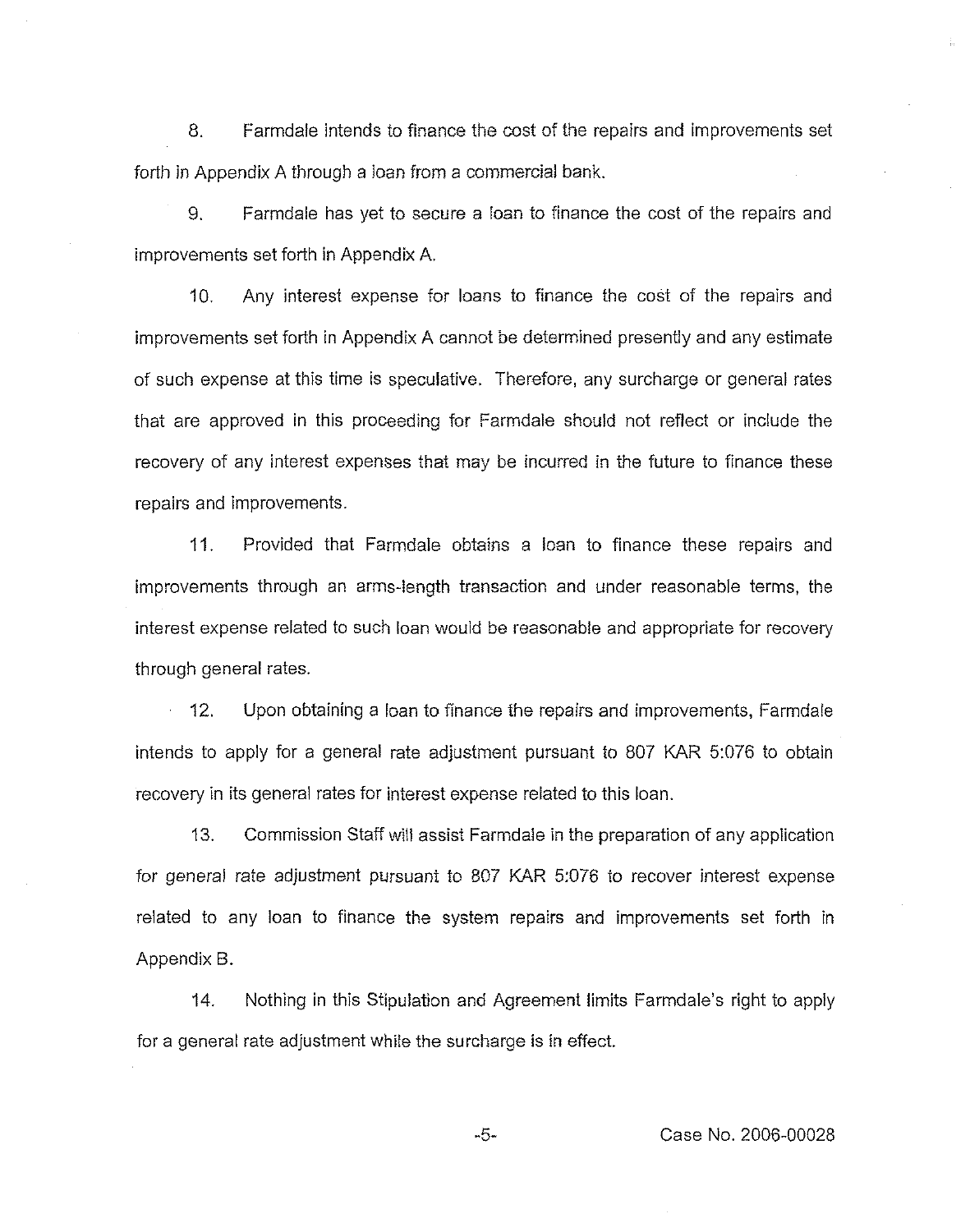15. Each signatory waives aII right to a hearing in this matter and to crossexamine any witness unless the Commission disapproves this Stipulation and Agreement.

16. This Stipulation and Agreement is subject to the Commission's acceptance and approval,

17. If the Commission fails to accept and approve this Stipulation and Agreement in its entirety, this proceeding shall go forward and neither the terms of this Stipulation and Agreement nor any matters raised during settlement negotiations shall be binding on any signatory.

18. If the Commission accepts and adopts this Settlement Agreement in its entirety and enters an order in this proceeding to that effect, Farmdale and Kenny and Marilyn Glass shall not apply for rehearing in this proceeding nor bring an action for review of that order.

19. This Settlement Agreement is submitted for the purpose of resolving the administrative proceedings referenced herein and is not binding upon the signatories in any other judicial or administrative proceeding.

IN WITNESS WHEREOF, Commission Staff, Farmdale, and Kenny and Marilyn Glass, have executed this Stipulation and Agreement the day and year first above written.

Robert C. Moore Hazelrigg and Cox, LLP Post Office Box 676 Frankfort, Kentucky 40602

Counsel for Farmdale Development Corporation

Case No. 2006-00028

 $-6-$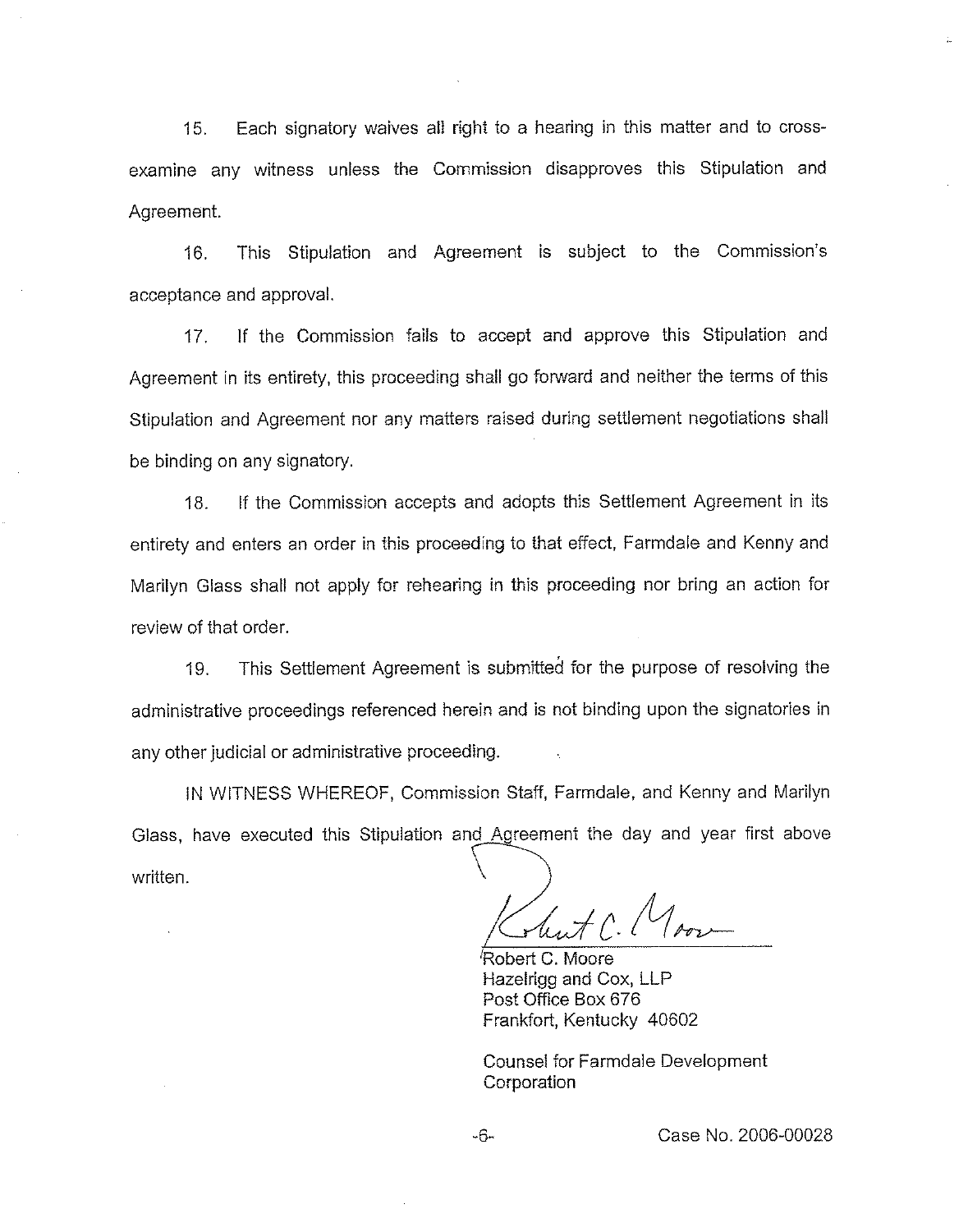$\Lambda \Lambda$ 

Kenny Glass, Pro Se 223 Briarwood Drive Frankfort, Kentucky 40601

I nn Steas

Marilyn Glass/Pro Se 223 Briarwood Drive Frankfort, Kentucky 40601

 $\overline{1}$ 

Gedald Wuetcher Robert Cowan Post Office Box 615 Frankfort, Kentucky 40602

Counsel tor Commission Staff

# HAVE SEEN AND DO NOT OBJECT:

Deal Court Creat

David Edward Spenard Assistant Attorney General 1024 Capital Center Drive Frankfort, Kentucky 40601

Counsel for Office of Attorney General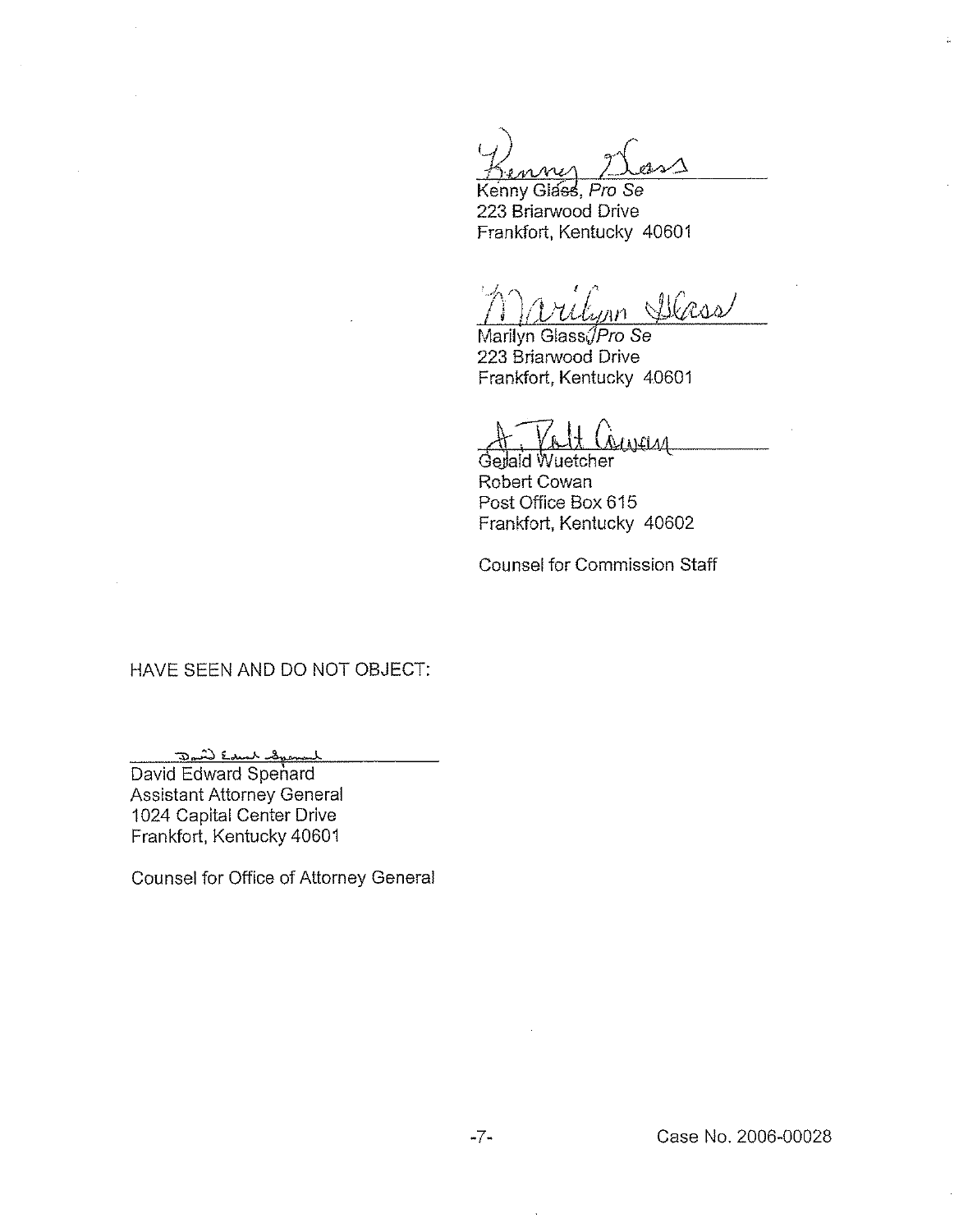### APPENDIX A

## SYSTEM REPAIRS AND IMPROVEMENTS

<sup>~</sup> Installation of Remote Lift Station Cost: \$30,425

Perform all repairs and install all facilities for which the Commission issued a Certificate of Public Convenience and Necessity in Case No. 2006-00209. A description of all equipment and services is set forth in the price quote of September 27,

| • Small Plant Maintenance | Cost: \$ 3,050 |  |
|---------------------------|----------------|--|
| • Supervision             | Cost: \$ 2,640 |  |

Addresses the cost of supervising the system repair work listed immediately below.

• System Repairs **Cost: \$26,402** 

A description of the services involved is contained in the price quote that Martin' Pipeline Inspection submitted. These services include an examination of Farmdale's sewer collection mains with a video camera, main cleaning, removal of tree roots and the application of a root treatment. Services do not include repair of sewer collection mains, misaligned piping, and manholes.

<sup>e</sup> Chlorine Tank Cost: \$17,225

A description of the necessary equipment and necessary installation services is contained in the price quote that Smither Consulting Company provided.

<sup>e</sup> Standby Blower Motor Assembly Cost: \$ 7,815

2005 that Smither Consulting Company provided.

A description of the necessary equipment is contained in the price quote that Tipton Environmental International, Inc, provided November 20, 2006. Installation services are also included in this cost.

• Lagoon Pumping and Cleaning Cost: \$58,750

A description of the pumping and cleaning services is set forth in the price quote of H&A Resource Management, which is found at Attachment E of Farmdale's Answer to Commission Staff's First information Request.